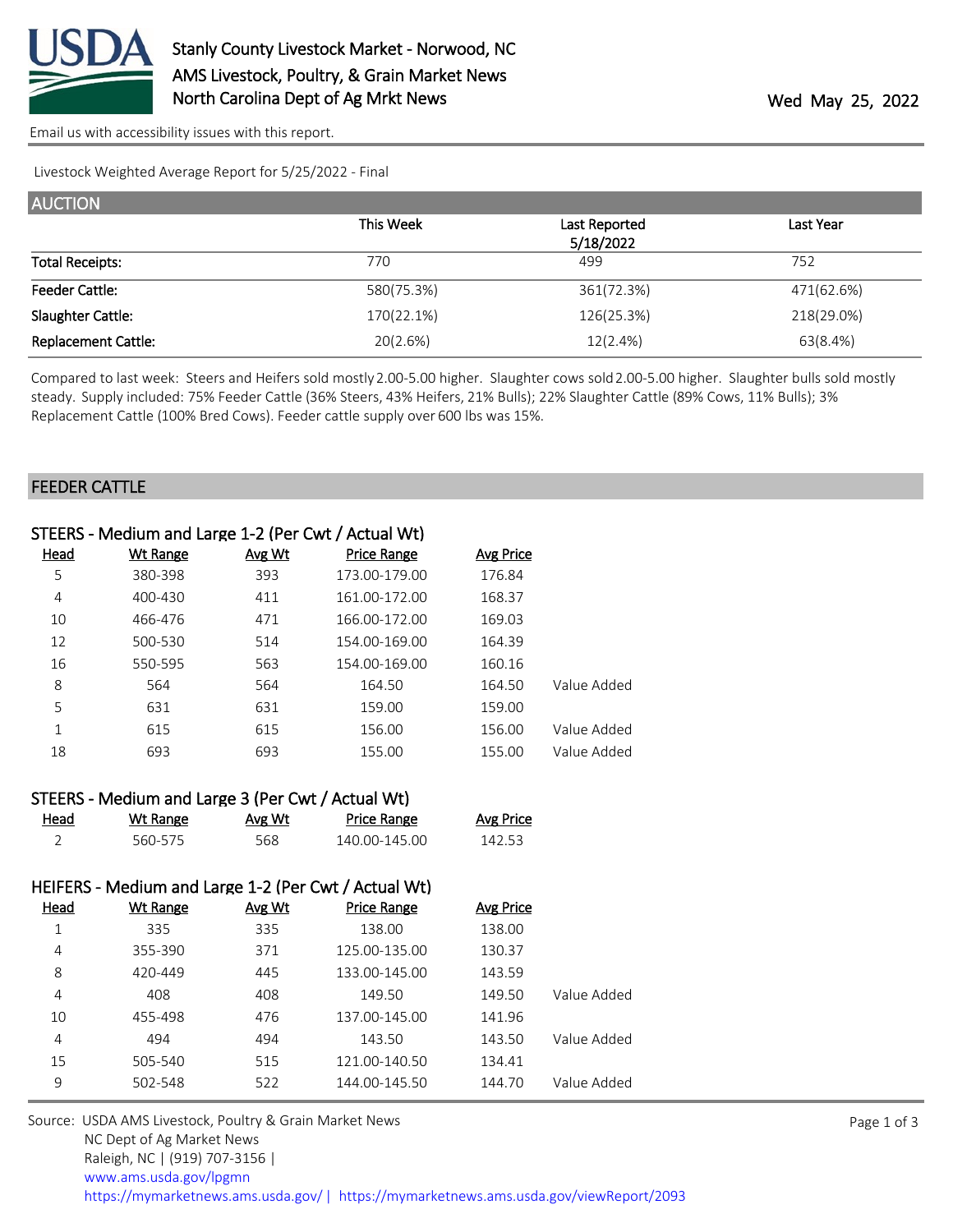

[Email us with accessibility issues with this report.](mailto:mars@ams.usda.gov?subject=508%20issue)

| Ջ  | 560-585 | 570 | 130.00-137.00 | 134.96 |             |
|----|---------|-----|---------------|--------|-------------|
| 20 | 589     | 589 | 140.50        | 140.50 | Value Added |
|    | 615-645 | 627 | 118 00-125 00 | 121 32 |             |

# HEIFERS - Medium and Large 3 (Per Cwt / Actual Wt)

| Head | Wt Range | Avg Wt | <b>Price Range</b> | Avg Price |
|------|----------|--------|--------------------|-----------|
|      | 375      | 375    | 121.00             | 121.00    |
|      | 400-420  | 413    | 114.00-120.00      | 116.71    |
| 5    | 455-490  | 469    | 112.00-125.00      | 120.47    |
|      | 590      | 590    | 116.00             | 116.00    |
|      |          |        |                    |           |

### BULLS - Medium and Large 1-2 (Per Cwt / Actual Wt)

| Head | <b>Wt Range</b> | Avg Wt | <b>Price Range</b> | <b>Avg Price</b> |             |
|------|-----------------|--------|--------------------|------------------|-------------|
| 1    | 345             | 345    | 160.00             | 160.00           |             |
| 3    | 360-370         | 365    | 160.00-174.00      | 164.73           |             |
| 3    | 405-435         | 418    | 156.00-165.00      | 160.11           |             |
| 4    | 448             | 448    | 168.00             | 168.00           | Value Added |
| 7    | 460-490         | 469    | 147.00-159.00      | 156.50           |             |
| 11   | 510-545         | 535    | 140.00-159.00      | 151.54           |             |
| 4    | 575-590         | 583    | 126.00-145.00      | 137.73           |             |
| 3    | 605-620         | 615    | 125.00-148.00      | 137.58           |             |
| 1    | 675             | 675    | 128.00             | 128.00           |             |
| 1    | 775             | 775    | 124.00             | 124.00           |             |

### BULLS - Medium and Large 3 (Per Cwt / Actual Wt)

| Head | Wt Range | Avg Wt | Price Range   | Avg Price |
|------|----------|--------|---------------|-----------|
|      | 450-485  | 473    | 116.00-135.00 | 126.42    |
|      | 500      | 500    | 134.00        | 134.00    |
|      | 550-580  | 565    | 125.00        | 125.OO    |
|      | 600-645  | 623    | 115.00-119.00 | 116.93    |
|      |          |        |               |           |

#### SLAUGHTER CATTLE

### COWS - Breaker 75-80% (Per Cwt / Actual Wt)

| <u>Head</u> | Wt Range  | Avg Wt | Price Range | Avg Price | <b>Dressing</b> |  |
|-------------|-----------|--------|-------------|-----------|-----------------|--|
| 11          | 1245-1730 | 1454   | 79.00-85.00 | 82.22     | Average         |  |
| 5           | 1340-1630 | 1467   | 87.00-93.00 | 89.87     | High            |  |
| ς           | 1345-1655 | 1467   | 70.00-78.00 | 74.85     | Low             |  |

## COWS - Boner 80-85% (Per Cwt / Actual Wt) Head Wt Range Avg Wt Price Range Avg Price Dressing 16 915-1600 1137 79.00-86.00 81.29 Average 6 1110-1505 1330 87.00-93.00 89.64 High